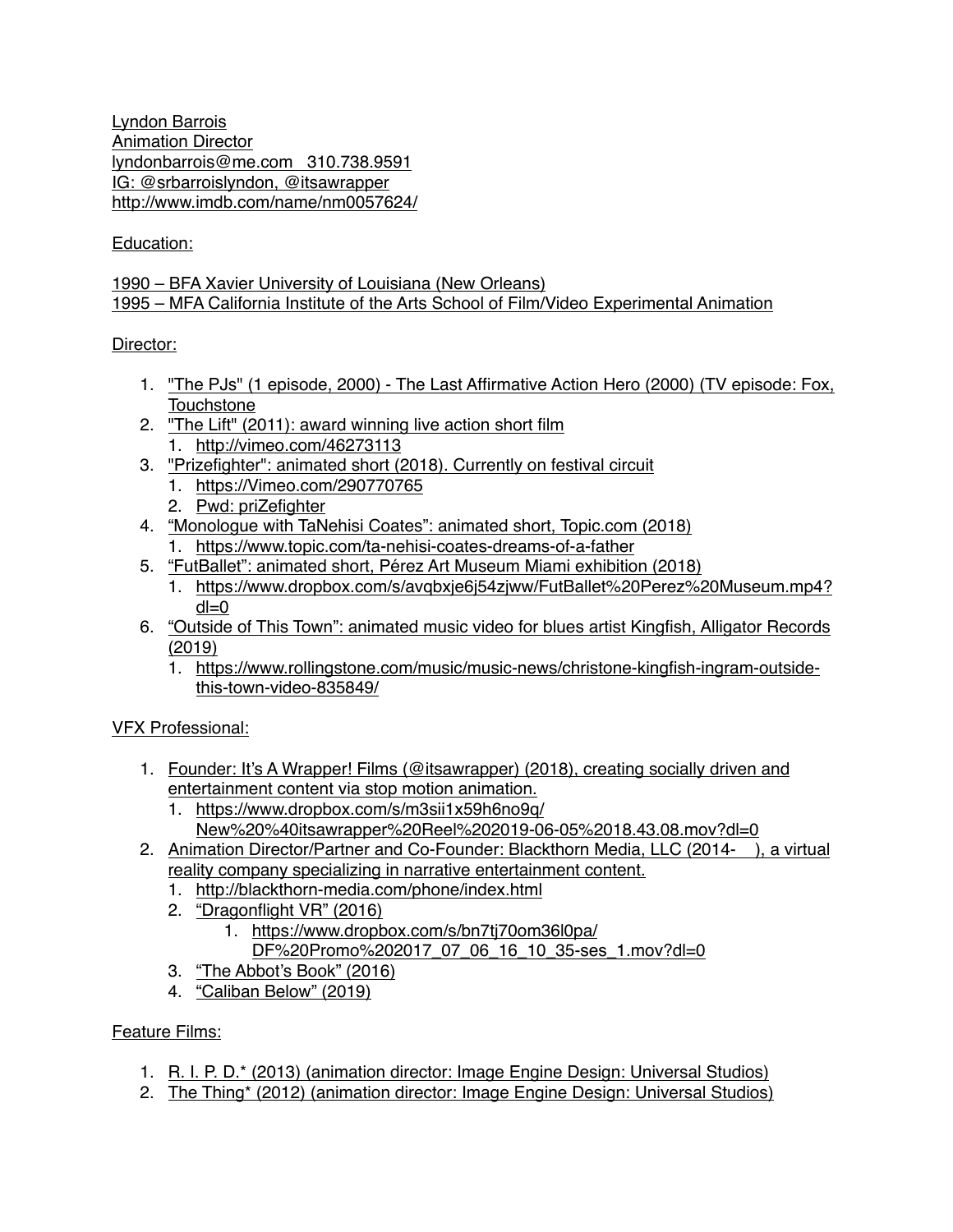- 3. Sucker Punch (2011) (animation director: Prime Focus Visual Effects: Warner Brothers)
- 4. The Tree Of Life\* (2010) (animation supervisor: Prime Focus)
- 5. Thundercats\* (2008) (development: animation director: Digital Domain: Warner Brothers)
- 6. Speed Racer (2008) (previz animator: Warner Brothers)
- 7. Alvin and the Chipmunks\* (2007) (animation director: R&H, Fox)
- 8. Night at the Museum\* (2006) (character supervisor: R&H: Fox) (uncredited)
- 9. Happy Feet\* (2006) (sequence animation director: R&H: Warner Brothers)
- 10. Elektra (2005) (animation supervisor: Rhythm & Hue: Fox)
- 11. The Chronicles of Narnia\* (2005) (character development: R&H: Disney) (uncredited)
- 12. I, Robot (2004) (pre-viz animator: Pixel Liberation Front: Fox)
- 13. The Karate Dog\* (2004) (TV) (animation director: Creative Visual Effects: Sony/ Columbia)
- 14. The Matrix Revolutions (2003) (animation supervisor: ESC Entertainment: Warner Brothers)
- 15. The Matrix Reloaded (2003) (animation supervisor: ESC Entertainment: Warner Brothers)
- 16. Scooby-Doo (2002) (animation sequence supervisor: R&H: Warner Brothers)
- 17. Kung Pow: Enter the Fist\* (2002) (CG animation director: Dubbed Films: Fox)
- 18. Highlight Real\* (20??) (development: creator/director)

\*Indicates shows that I also animated portions of when schedule permitted. Some shots appear on demo reel (link below):

<https://www.dropbox.com/sh/fr450j7n4idyk4t/AABtV59-Aq4Z5zdSoE9PgTTEa?dl=0>

IMDB:

http://www.imdb.com/name/nm0057624/ http://pro.imdb.com/name/nm0057624/

Additional Videos: https://vimeo.com/user1682943/videos <http://www.youtube.com/watch?v=oF8925CMZJM>

Press:

- 1. [https://www.rollingstone.com/music/music-news/christone-kingfish-ingram-outside-this](https://www.rollingstone.com/music/music-news/christone-kingfish-ingram-outside-this-town-video-835849/)[town-video-835849/](https://www.rollingstone.com/music/music-news/christone-kingfish-ingram-outside-this-town-video-835849/)
- 2. <https://cnnespanol.cnn.com/video/museo-de-arte-perez-de-miami-elizabeth-perez/>
- 3. <https://www.topic.com/making-a-monologue-a-conversation-with-lyndon-j-barrois>
- 4. InCommon with Mike Leonard:<http://thetellingwell.org/episode-5>
- 5. The Today Show: <http://today.msnbc.msn.com/id/26184891/vp/49177907#49177907>
- 6. IndieWire Shadow&Act: [http://blogs.indiewire.com/shadowandact/say-hello-to-animation](http://blogs.indiewire.com/shadowandact/say-hello-to-animation-director-lyndon-barrois)[director-lyndon-barrois](http://blogs.indiewire.com/shadowandact/say-hello-to-animation-director-lyndon-barrois)
- 7. [Blackthorn Media: https://www.dropbox.com/sh/nqla8a455utta38/](https://www.dropbox.com/sh/nqla8a455utta38/AACJUzihI3GmSe134v8HxID4a) [AACJUzihI3GmSe134v8HxID4a](https://www.dropbox.com/sh/nqla8a455utta38/AACJUzihI3GmSe134v8HxID4a)[, http://prostheticknowledge.tumblr.com/post/](http://prostheticknowledge.tumblr.com/post/88188908641/blackthorn-medias-dragonflight-brief-film-on) [88188908641/blackthorn-medias-dragonflight-brief-film-on](http://prostheticknowledge.tumblr.com/post/88188908641/blackthorn-medias-dragonflight-brief-film-on)